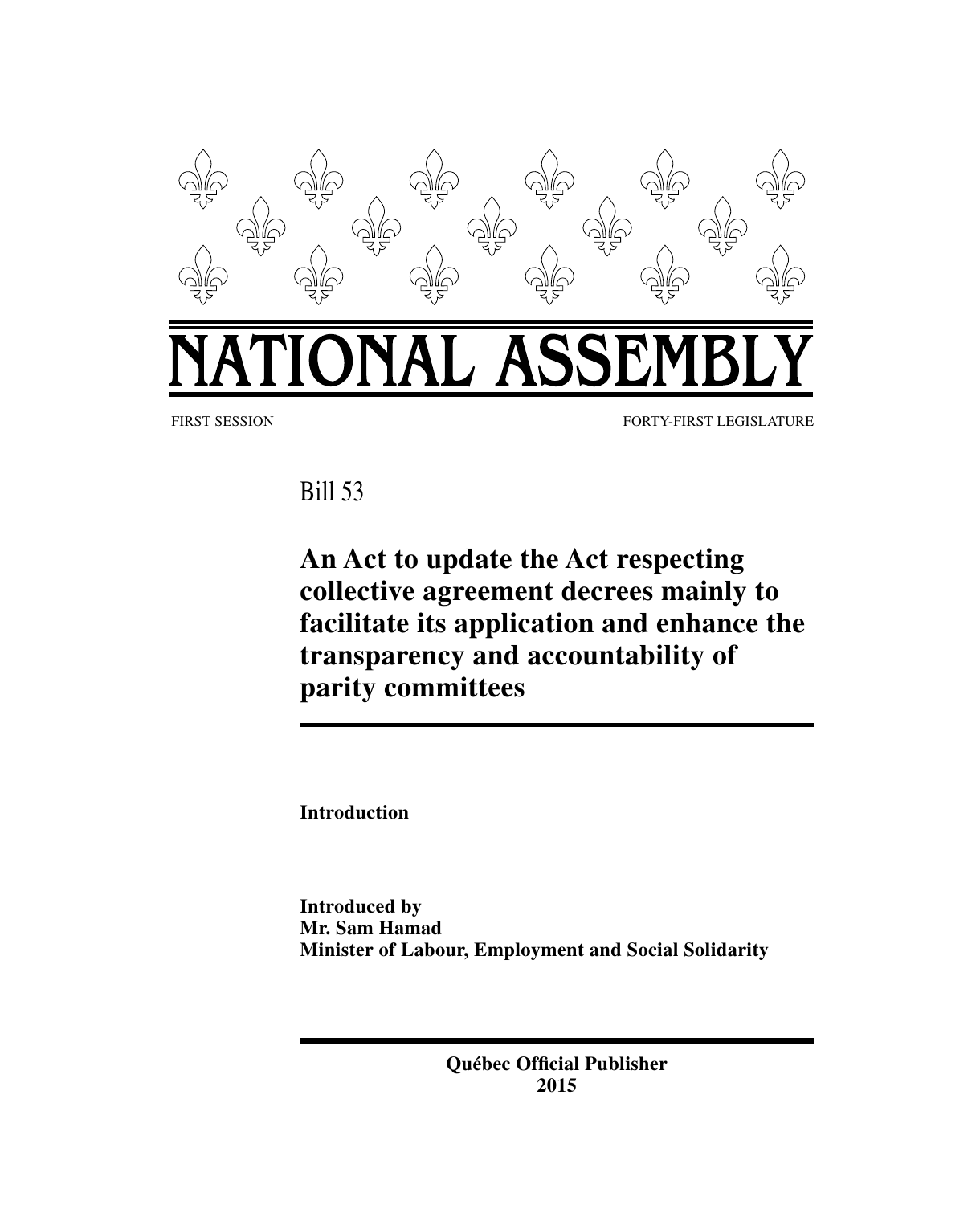#### **EXPLANATORY NOTES**

*This bill makes changes to the Act respecting collective agreement decrees, mainly concerning the amending of such decrees, the procedure for making by-laws under that Act, parity committee transparency and accountability, proceedings before the Commission des relations du travail, and the amounts of fines for offences under that Act.*

*Under the bill, applications for amendments to a collective agreement decree may be filed at any time, including after negotiations among the parity committee members with respect to conditions of employment, and a decree may include provisions to make a certificate of qualification mandatory or to ensure the effective enforcement of the decree.* 

*As regards regulations, the Minister is given the responsibility for approving, by order, the regulations of parity committees and any amendments made to collective agreement decrees. The Minister is also granted the power to amend or repeal parity committee regulations. The Government may make a regulation to define the terms used in the Act or further clarify the definitions in the Act.* 

*As regards transparency and accountability, the bill determines such aspects as the information that must be posted on a parity committee's website, and allows the Minister to establish directives for sound committee governance and appoint observers to attend committee sittings. Complaints may be filed with the Commission des relations du travail for any discriminatory acts on the part of a parity committee.*

*The Commission des relations du travail is made responsible for deciding questions relating to the coverage of a decree made under the Act respecting collective agreement decrees.*

*The amounts of the fines that may be imposed for offences under the Act respecting collective agreement decrees are updated and certain provisions are clarified to facilitate their application.*

*Lastly, the Decree respecting hairdressers in the Outaouais region is repealed.*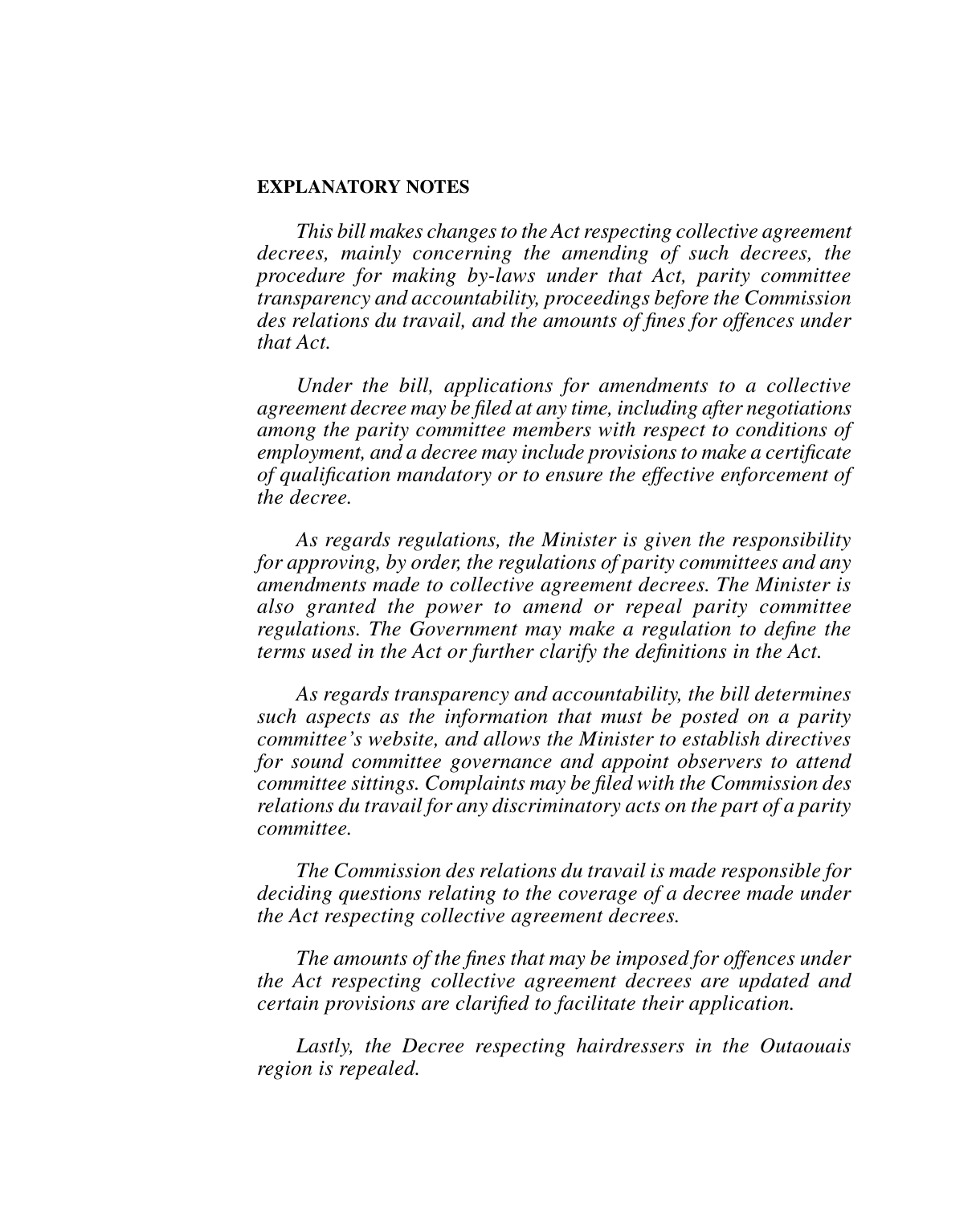# **LEGISLATION AMENDED BY THIS BILL:**

– Labour Code (chapter C‑27);

– Act respecting collective agreement decrees (chapter D‑2);

– Act to amend the Act respecting collective agreement decrees (1996, chapter 71).

## **DECREE REPEALED BY THIS BILL:**

– Decree respecting hairdressers in the Outaouais region (chapter D-2, r. 4).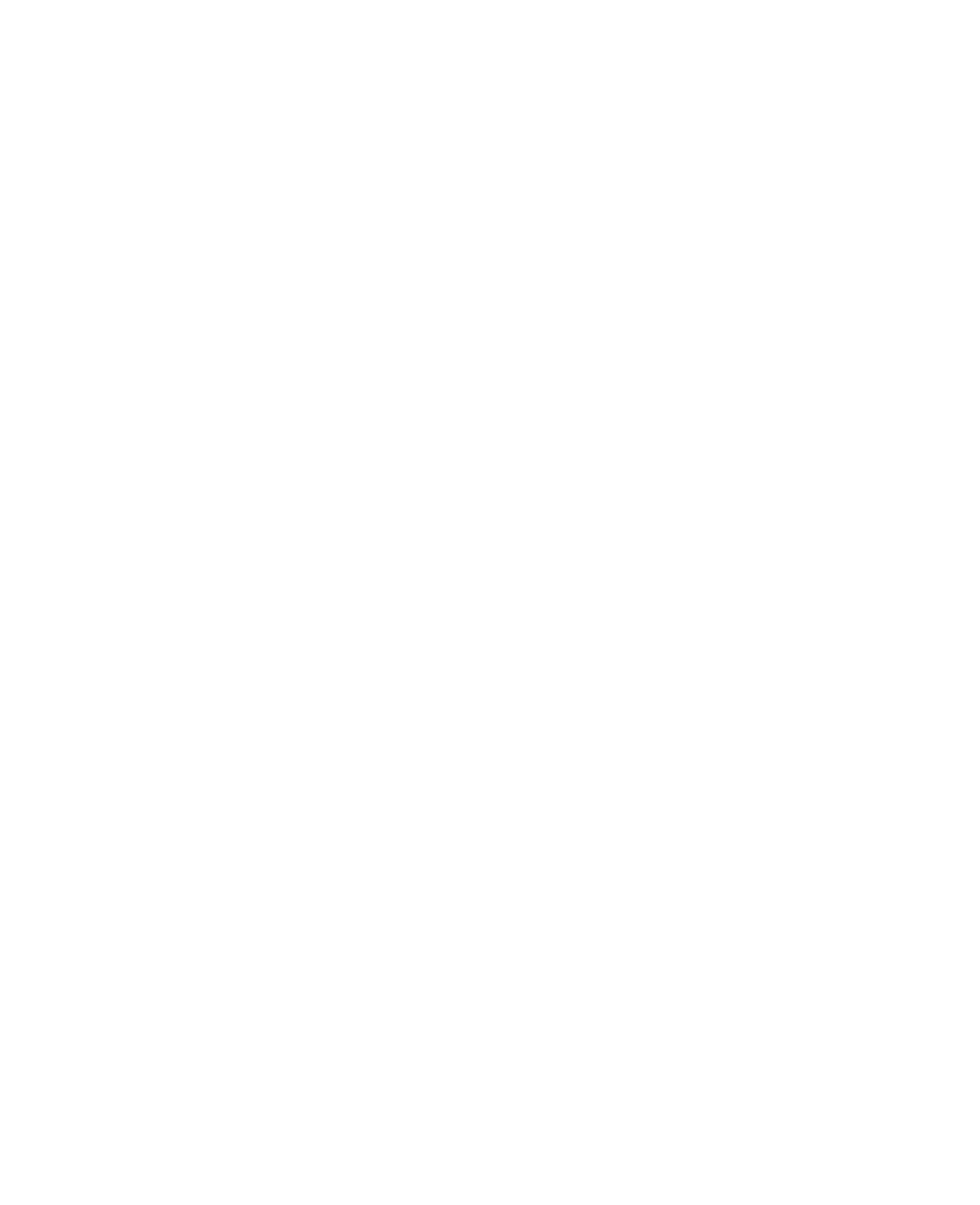# **Bill 53**

#### **AN ACT TO UPDATE THE ACT RESPECTING COLLECTIVE AGREEMENT DECREES MAINLY TO FACILITATE ITS APPLICATION AND ENHANCE THE TRANSPARENCY AND ACCOUNTABILITY OF PARITY COMMITTEES**

#### THE PARLIAMENT OF QUÉBEC ENACTS AS FOLLOWS:

#### ACT RESPECTING COLLECTIVE AGREEMENT DECREES

1. Section 1 of the Act respecting collective agreement decrees (chapter D-2) is amended by adding the following paragraph at the end:

"The Government may, for the purposes of this Act and the decrees and regulations made under it, make a regulation to define words and expressions used in the Act, decrees and regulations or to further clarify the definitions in this section."

**2.** The Act is amended by inserting the following sections after section 6:

**"6.0.1.** The parties to the agreement may, at any time, apply for amendments to a decree.

**"6.0.2.** The committee may also apply for amendments to a decree, in particular after having assumed responsibility for negotiating, among its members, changes to the conditions of employment determined in the decree.

In the latter case, the committee shall inform the employees and professional employers by a notice published on its website. The committee shall also inform the Minister, who may, at any time, require a report on the progress of the negotiations.

At any stage of the negotiations on changes to the conditions of employment, the committee may request the Minister to appoint a conciliation officer to help it reach an agreement on the changes to be made to the conditions of employment determined in the decree. Sections 55 to 57 of the Labour Code (chapter C-27) apply, with the necessary modifications."

**3.** Section 6.2 of the Act is amended

(1) by replacing "the first paragraph of section 6.1, he" in the first paragraph by "section 6.0.1 or 6.0.2, the Minister";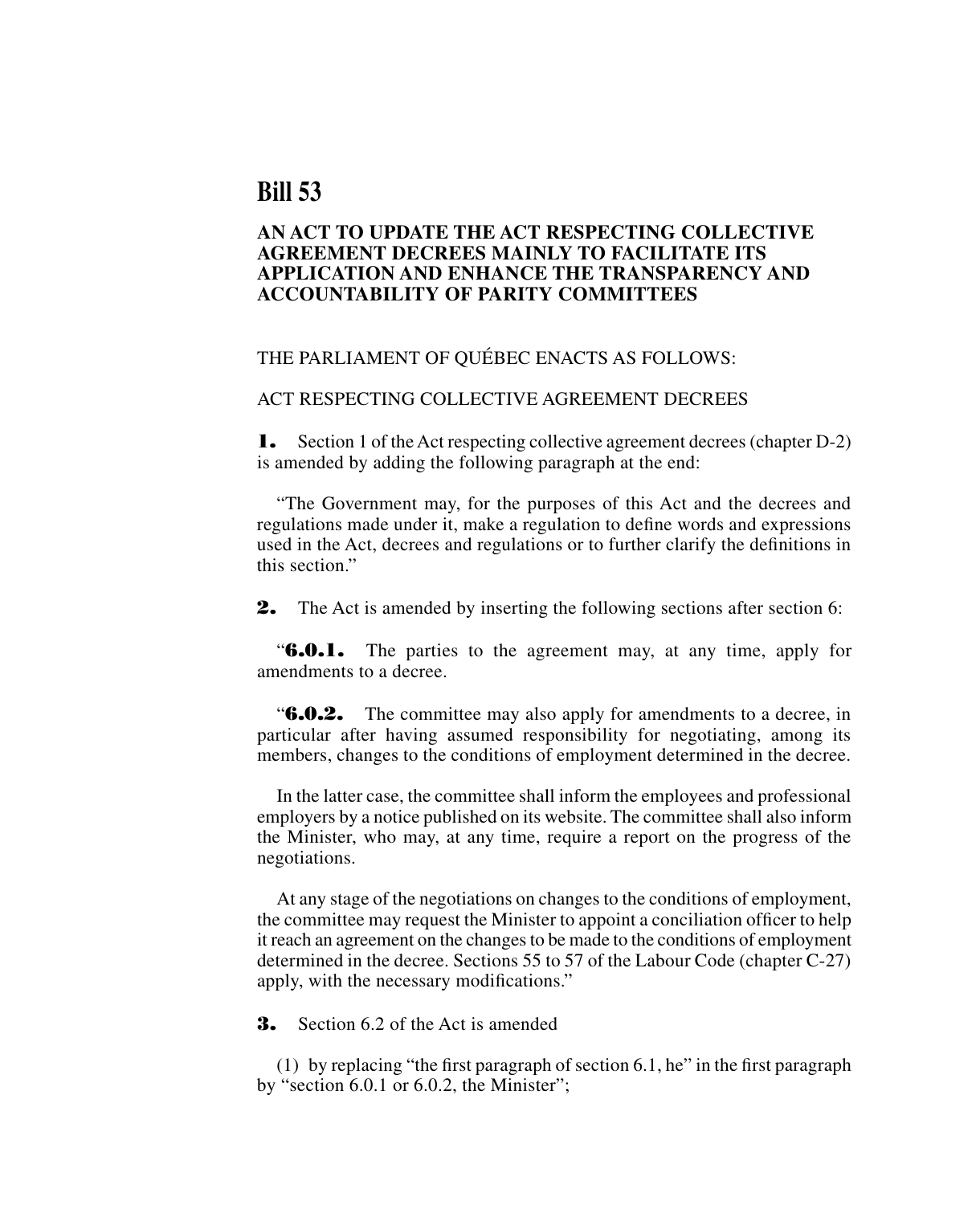(2) by replacing the last sentence of the first paragraph by the following sentence: "The Minister may also, at any time and if the Minister considers it appropriate, revise any provision of the decree on the same basis and, in particular, after having reassessed the relevance of the scope of application of the provision.";

(3) by replacing the second paragraph by the following paragraph:

"The Minister may, for such purposes, require any information or document the Minister considers necessary."

4. Section 6.3 of the Act is replaced by the following sections:

"6.3. Before refusing an application for amendment or amending a decree under section 6.2, the Minister shall inform the applicant in writing of the intended decision, including reasons, and give the applicant an opportunity to submit observations and produce documents.

**"6.4.** Any amendment to a decree is made by an order of the Minister. However, if a change in the field of activity defined as the scope of the decree broadens the nature of the work covered by the decree or extends the area in which the decree is applicable, the Minister must consult any other minister who the Minister believes might be concerned in the matter."

5. Section 7 of the Act is amended by inserting "or an order amending a decree" after "decree".

**6.** Section 8 of the Act is replaced by the following section:

"8. The Minister may recommend to the Government that a decree be repealed if the Minister considers that the criteria in section 6 are no longer satisfied.

However, before recommending the repeal of the decree, the Minister shall inform the committee of the intended recommendation, including reasons, and give the committee an opportunity to submit observations and produce documents. The Minister shall also, before recommending the repeal of the decree, consult with the Comité consultatif du travail et de la main-d'œuvre established under section 12.1 of the Act respecting the Ministère du Travail (chapter M-32.2) and specify the time limit for submitting an opinion."

7. Section 9 of the Act is amended by adding the following paragraphs at the end:

"(3) rendering obligatory a certificate of qualification for a trade or vocation for which a program has been established under section 29.1 of the Act respecting workforce vocational training and qualification (chapter F-5); or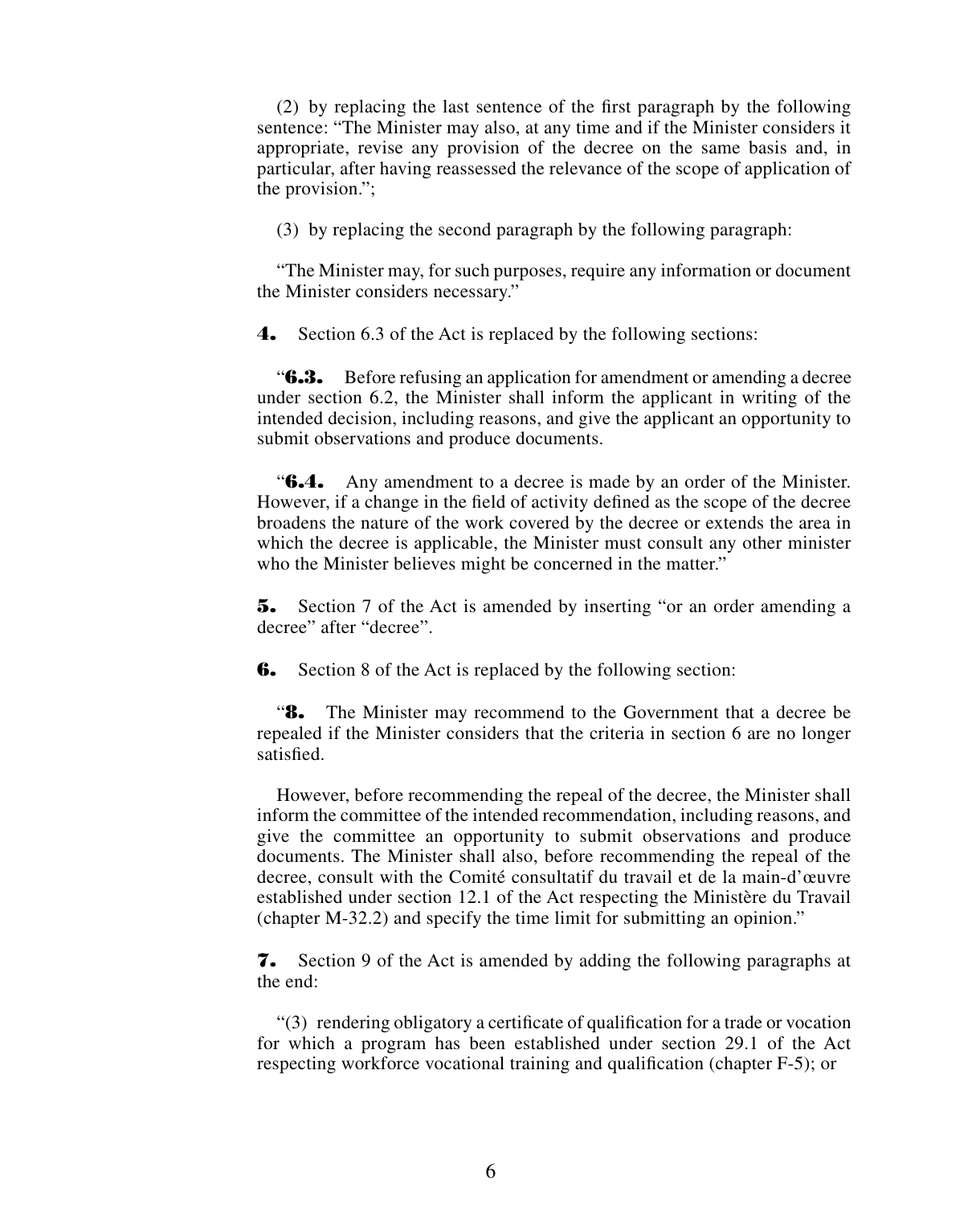"(4) ensuring the effective carrying out of its provisions by the committee, in matters other than those provided for in section 18 or 22.2."

8. Section 11.3 of the Act is amended by replacing "an arbitrator" by "the Commission des relations du travail".

**9.** Section 11.4 of the Act is repealed.

10. Section 11.5 of the Act is amended

(1) by replacing "The arbitrator" in the first paragraph by "The Commission des relations du travail";

(2) by replacing the second paragraph by the following paragraph:

"In rendering its decision, the Commission may, subject to the third paragraph, take into account the agreements made and the decisions rendered in similar circumstances.";

(3) by replacing "the arbitrator must render his award" and "he may consider" in the third paragraph by "the Commission must render its decision" and "the Commission may consider", respectively and with the necessary modifications, including striking out "for arbitration".

**11.** Sections 11.6 and 11.7 of the Act are repealed.

**12.** Section 11.8 of the Act is amended by replacing "an arbitration award" by "a decision of the Commission des relations du travail".

**13.** Section 11.9 of the Act is repealed.

14. The Act is amended by inserting the following section after section 11.9:

"11.10. The Commission des relations du travail is also responsible for hearing and settling any conflict relating to a decree's coverage, on the application of any interested party."

**15.** Section 17 of the Act is amended by adding the following paragraph at the end:

"The Minister may also appoint an observer to observe the committee for the term determined by the Minister. In such a case, the committee shall convene the observer to its meetings. The observer, whose travelling and living expenses determined by the Minister are borne by the committee, shall participate in the meetings of the committee, with no voting rights. The observer shall report to the Minister on the observer's activities and observations in the manner determined by the Minister."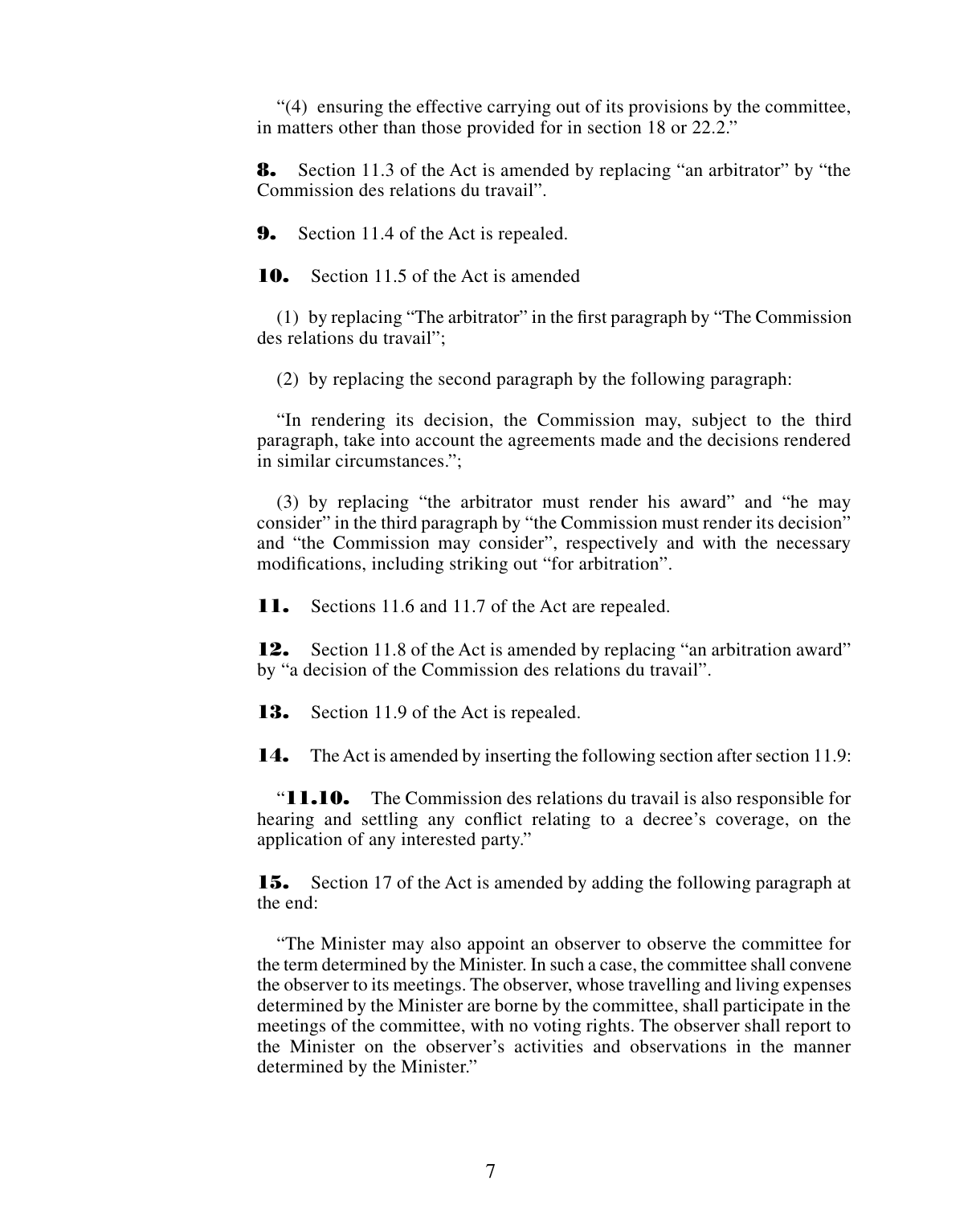16. Section 18 of the Act is amended by inserting "the attendance allowance to which its members are entitled in addition to their actual travelling expenses," after "replacing," in the first paragraph.

**17.** Section 19 of the Act is amended

(1) by replacing "by the Government" in the first paragraph by "by order of the Minister";

(2) by adding the following sentence at the end of the third paragraph: "From the time of publication, the committee is a legal person.";

(3) by replacing "by the Government" in the fifth paragraph by "by order of the Minister".

**18.** Section 20 of the Act is amended

(1) by replacing "The Government, after consultation with the Comité consultatif du travail et de la main-d'œuvre established under section 12.1 of the Act respecting the Ministère du Travail (chapter M-32.2), may" in the first paragraph by "The Minister may, by order and after consulting with the Comité consultatif du travail et de la main-d'œuvre,";

(2) by adding the following sentence at the end of the first paragraph: "The opinion of the Comité consultatif du travail et de la main-d'œuvre must be given within the time specified by the Minister."

**19.** The Act is amended by inserting the following section after section 20:

**20.1.** The Minister may issue directives to promote good governance of the committees.

A directive binds the committees as of the date set in it."

20. Section 21 of the Act is replaced by the following section:

"21. The Minister may, by order, repeal or amend any parity committee regulation in force or any provision contained in such a regulation.

However, before repealing or amending a committee regulation, the Minister shall inform the committee of the intended decision, including reasons, and give the committee an opportunity to submit observations and produce documents. The Minister shall also, before repealing such a regulation, consult with the Comité consultatif du travail et de la main-d'œuvre and specify the time limit for submitting an opinion.

The regulation or, as applicable, the provision ceases to be in force or is amended from the publication of a notice to that effect in the *Gazette officielle du Québec*."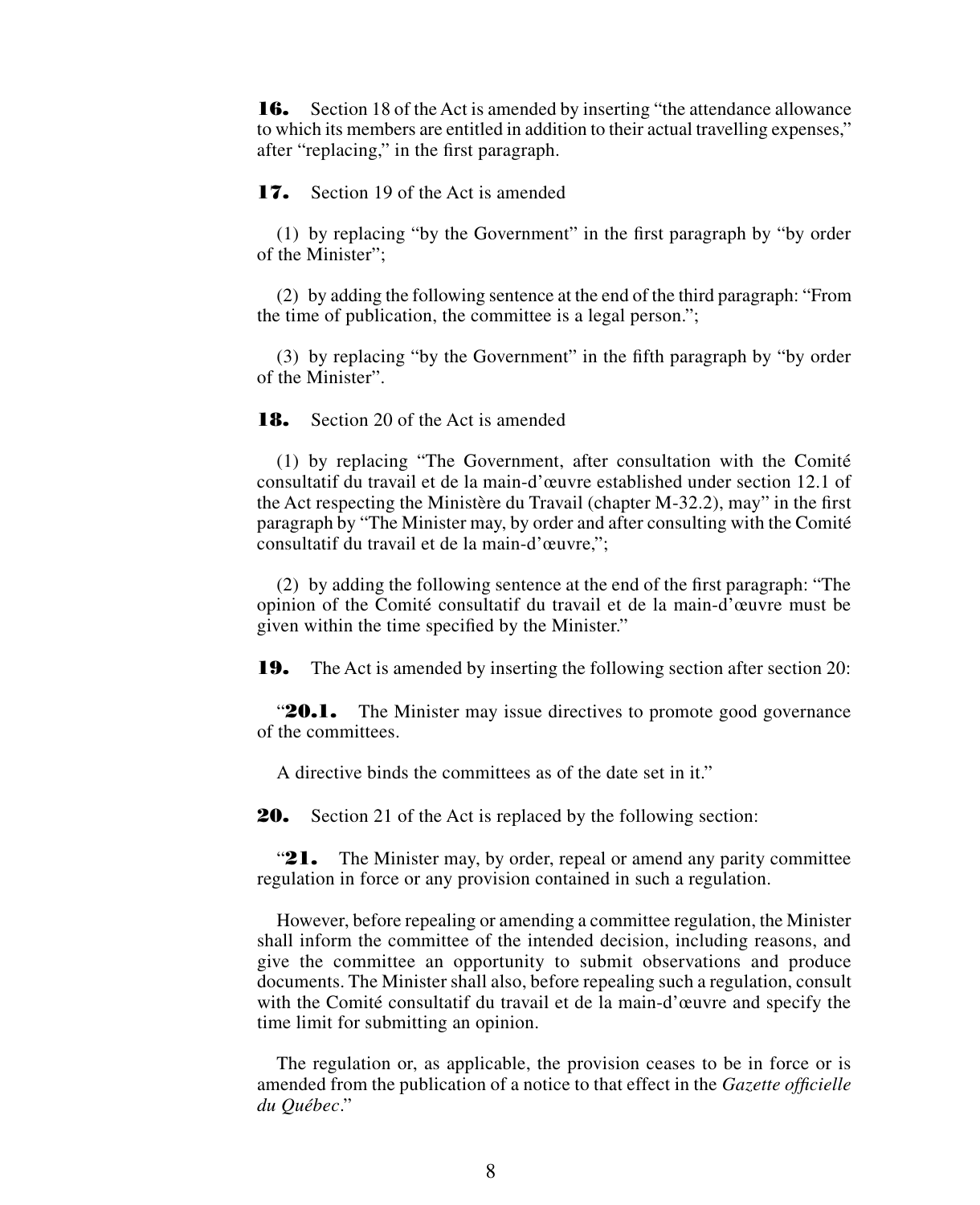#### 21. Section 22 of the Act is amended

(1) by replacing the first paragraph and the portion of the second paragraph before subparagraph *a* by the following:

"22. In exercising its functions, a committee may";

(2) by striking out the second, third and fourth paragraphs of subparagraph *e* of the second paragraph;

(3) by striking out subparagraphs *g*, *h*, *i*, *k*, *l* and *n* to *r* of the second paragraph and the third paragraph.

22. The Act is amended by inserting the following sections after section 22:

"**22.1.** The general manager, the secretary and any inspector may, as of right and at any reasonable time, enter any place of work or establishment of any employer, examine the registration system, the compulsory register and the pay-list of any employer and take copies or extracts of them, verify as regards any employer and any employee the wage rate, duration of work, apprenticeship system and compliance with the other provisions of the decree, require, even under oath and privately, from any employer or employee, even at the place of work, all information considered necessary, and, such information having been written down, require the signature of the person concerned.

The general manager, the secretary or an inspector shall, on request, provide identification and produce a certificate of authority issued by the committee.

The general manager, the secretary or an inspector may also require the production of any document referred to in the first paragraph or any document relating to the application of this Act, a decree or a regulation, make a copy of that document and certify it as a true copy of the original. The copy is admissible as evidence and has the same probative force as the original.

"22.2. A committee may, by regulation,

(1) render obligatory for any professional employer a system of registration for any work that the employer controls, the keeping of a register in which is shown the prescribed information considered useful for the application of the decree, and the filing of a monthly report containing some or all of the information, in the manner prescribed by the committee;

(2) prescribe the contribution that must be paid by a professional employer or an employee for the application of the decree, which contribution must not exceed the percentage set by order of the Minister, and oblige a professional employer to collect and pay to the committee, in the prescribed manner, the contribution required from employees;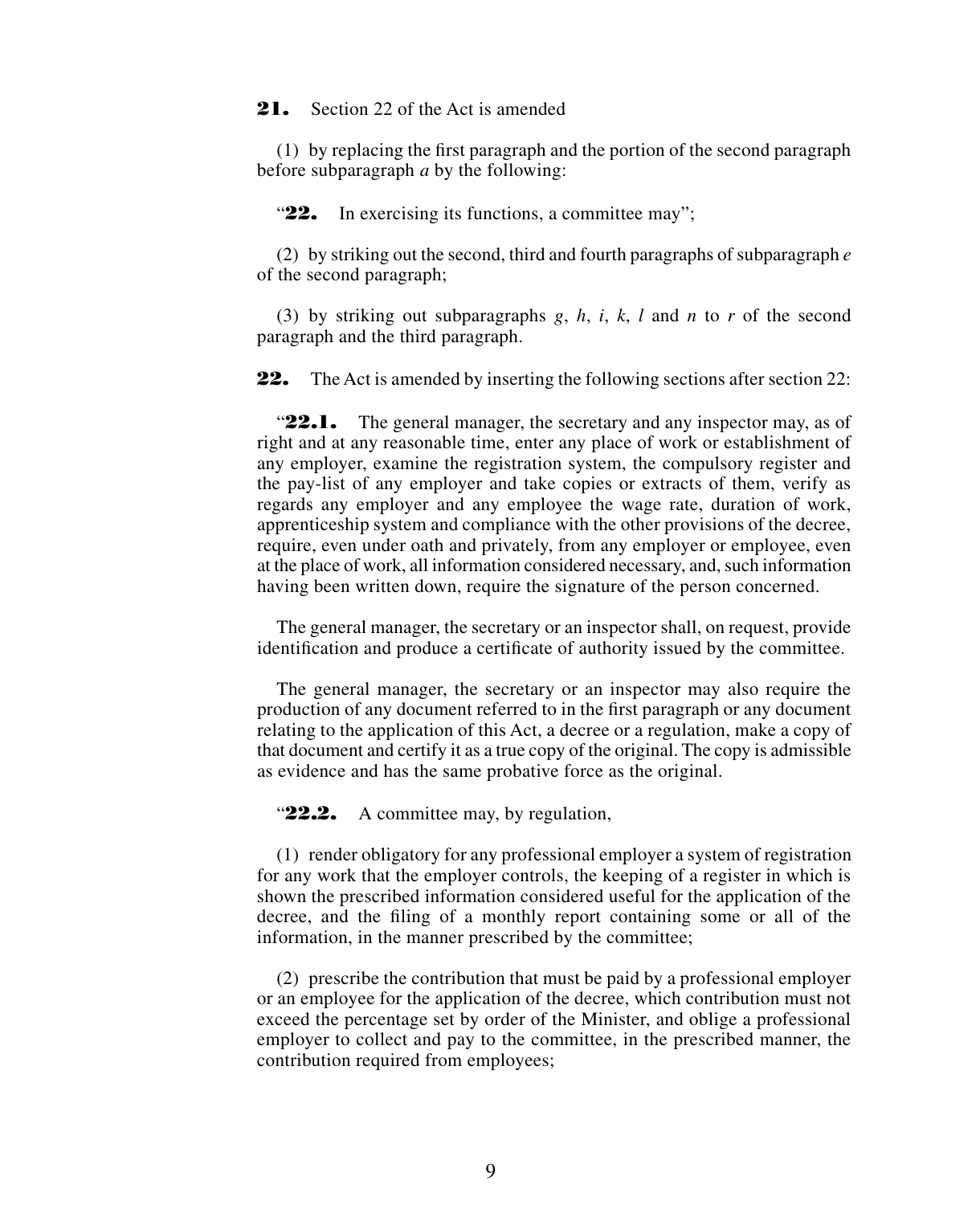(3) prescribe the contribution that must be paid by an artisan covered by the decree and the procedure for payment;

(4) prescribe the contribution that must be paid by a professional employer and an employee to the workforce skills development committee, which contribution must not exceed the percentage set by order of the Minister, as well as the procedure for payment, and oblige a professional employer to withhold the employees' contribution from their salary and pay it to the committee;

(5) render obligatory the certificate of classification for employees exempted from the certificate of vocational qualification issued under the Act respecting workforce vocational training and qualification (chapter F-5);

(6) determine, for the administration of the funds provided for by this Act, the sums that it may take out of the funds kept in trust; and

(7) set the fees payable for using services offered by the workforce skills development committee and determine exemptions.

A regulation of the committee is approved by order of the Minister, with or without amendment.

"22.3. Every committee shall post on its website:

(1) the name and professional address of each of its members and the name of the association they represent;

(2) an updated version of the regulations made under this Act;

(3) any directive that is applicable to the committee under section 20.1;

(4) any application submitted to the Minister for the amendment of a regulation;

(5) the text of any draft regulation published as such in the *Gazette officielle du Québec*, and the notice of publication;

(6) the text of any regulation approved within the last six months, accompanied by the ministerial order providing for its coming into force;

(7) the most recent version of the annual report, audited financial statements and budget estimates transmitted to the Minister under section 23;

(8) the agenda of the committee meetings of the last 12 months; and

(9) any other information determined by order of the Minister."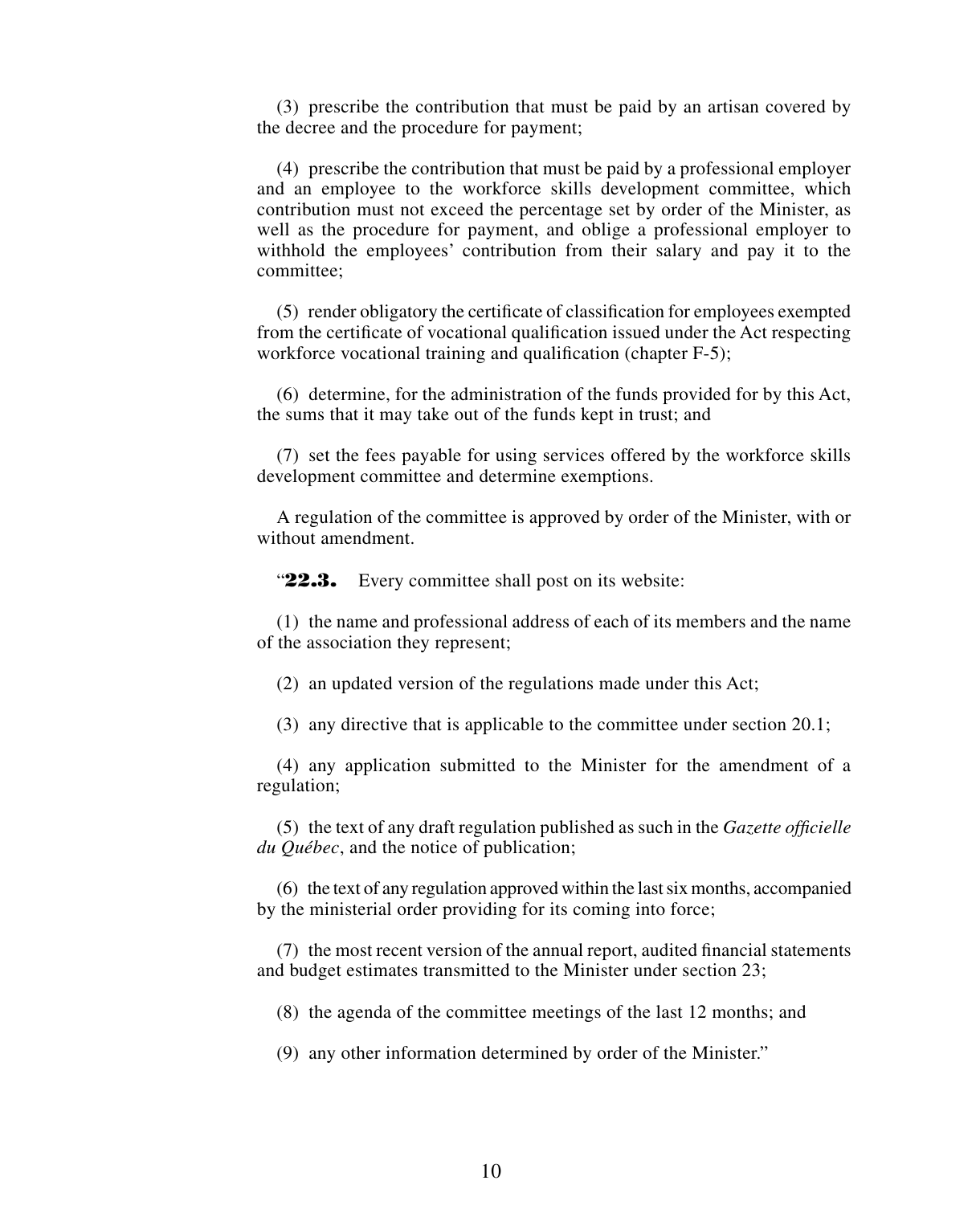23. Section 23 of the Act is amended by inserting the following paragraph after the first paragraph:

"The annual budgetary estimates and the audited financial statements must present separately the revenues and expenditures relating to workforce development, if any."

24. The Act is amended by inserting the following section after section 24:

"**24.1.** The Minister may, by order, determine a review process for the decisions made by the committee under section 24."

**25.** Section 28.2 of the Act is amended by replacing "The Government may, by regulation," by "The Minister may, by order,".

26. Section 30 of the Act is amended by replacing "\$200 to \$500" and "\$500 to \$3,000" by "\$600 to \$1,200" and "\$1,200 to \$6,000", respectively.

**27.** The Act is amended by inserting the following section after section 31:

**"31.1.** In exercising any function provided for in this Act, the committee must not act in bad faith or in an arbitrary or discriminatory manner or exhibit gross negligence towards employees and employers that are, or may be, covered by a decree.

If an employee or an employer is of the opinion that the committee has contravened the first paragraph, the employee or employer may, within six months, file a complaint with the Commission des relations du travail and request it to render any decision it considers appropriate."

**28.** Section 32 of the Act is amended by replacing "not exceeding \$25" by "of \$100 to \$300 and, in the case of a second or subsequent conviction, to a fine of \$200 to \$600".

29. Section 33 of the Act is amended

(1) by replacing "in subparagraph *e* of section 22" by "in section 22.1";

(2) by replacing "in said paragraph" by "in that section";

(3) by replacing "\$200 to \$500" and "\$500 to \$3,000" by "\$600 to \$1,200" and "\$1,200 to \$6,000", respectively.

30. Section 34 of the Act is amended by replacing "of not less than \$200 but not exceeding \$500 for the first offence, and to a fine of not less than \$500 but not exceeding \$3,000 in the case of a second or subsequent conviction" by "of \$600 to \$1,200 and, in the case of a second or subsequent conviction, to a fine of \$1,200 to \$6,000".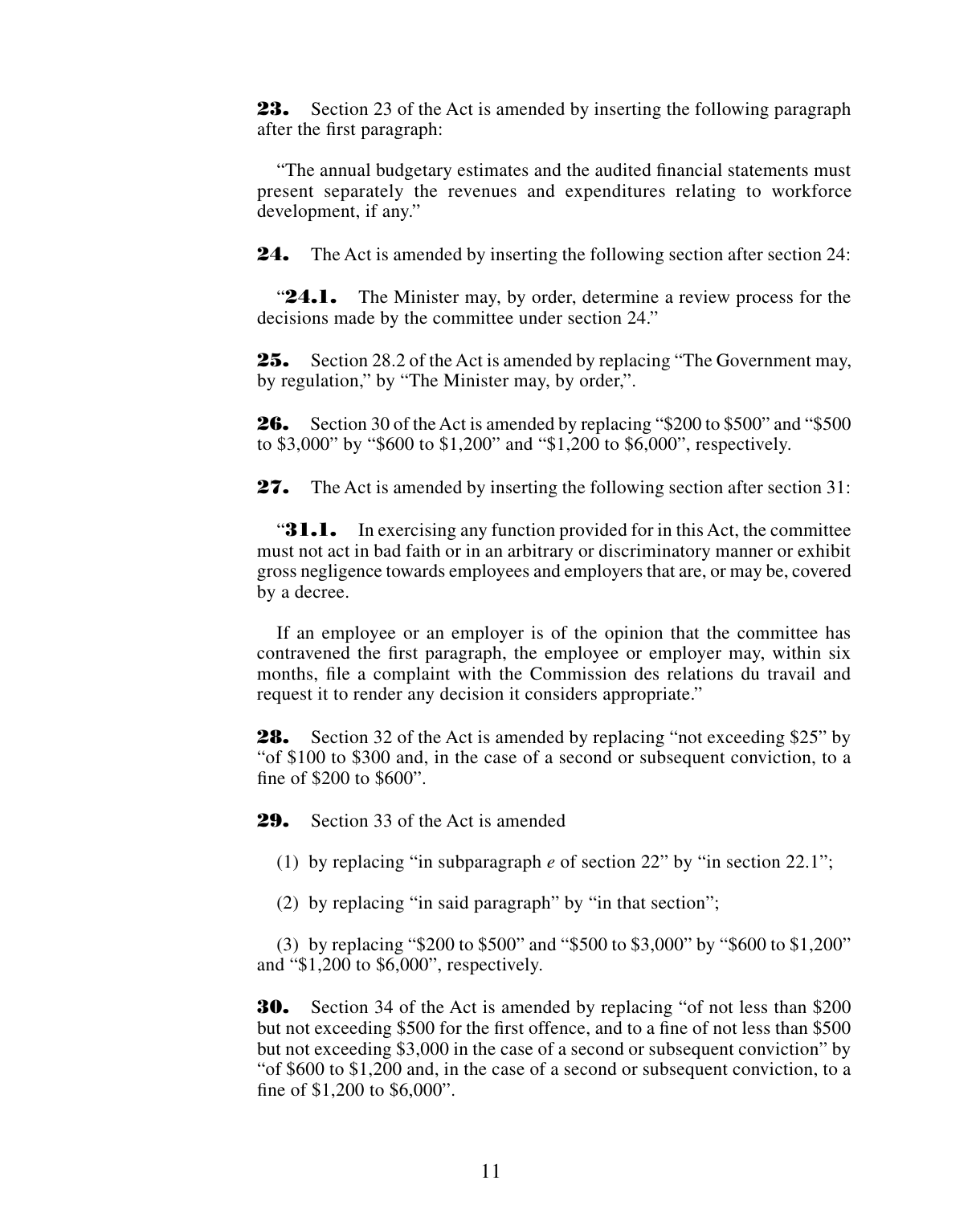31. Sections 35 and 36 of the Act are amended by replacing "\$50 to \$200" and "\$200 to \$500" by "\$300 to \$500" and "\$600 to \$1,200", respectively.

32. Section 37 of the Act is amended by replacing "\$100" and "\$1,000" by "\$800" and "\$7,000", respectively.

**33.** Section 37.1 of the Act is amended by replacing "\$500 to \$5,000" and "\$1,000 to \$10,000" by "\$700 to \$7,000" and "\$1,500 to \$15,000", respectively.

34. Section 38 of the Act is amended by replacing "\$50 to \$200" and "\$200 to \$500" by "\$100 to \$1,200" and "\$1,200 to \$6,000", respectively.

**35.** The Act is amended by inserting the following section after section 39:

"39.0.1. A fine under this Act is indexed annually according to the percentage increase in the average of the Consumer Price Index for Canada published by Statistics Canada under the Statistics Act (Revised Statutes of Canada, 1985, chapter S-19), for the 12 months of the preceding year in relation to the 12 months of the year preceding that year.

The resulting amount is increased to the nearest dollar if it contains decimals equal to or greater than 50; the amount is reduced to the nearest dollar if it contains decimals lower than 50.

The Minister shall publish the results of any indexation carried out under this section in the *Gazette officielle du Québec*."

36. Section 46 of the Act is amended by striking out "net" in the first paragraph.

## OTHER AMENDING PROVISIONS LABOUR CODE

37. Schedule I to the Labour Code (chapter C-27) is amended by replacing paragraph 5 by the following paragraph:

"(5) sections 11.5 and 11.10, the first paragraph of section 30.1 and the first paragraph of section 31.1 of the Act respecting collective agreement decrees (chapter D-2);".

ACT TO AMEND THE ACT RESPECTING COLLECTIVE AGREEMENT DECREES

**38.** Section 39 of the Act to amend the Act respecting collective agreement decrees (1996, chapter 71) is repealed.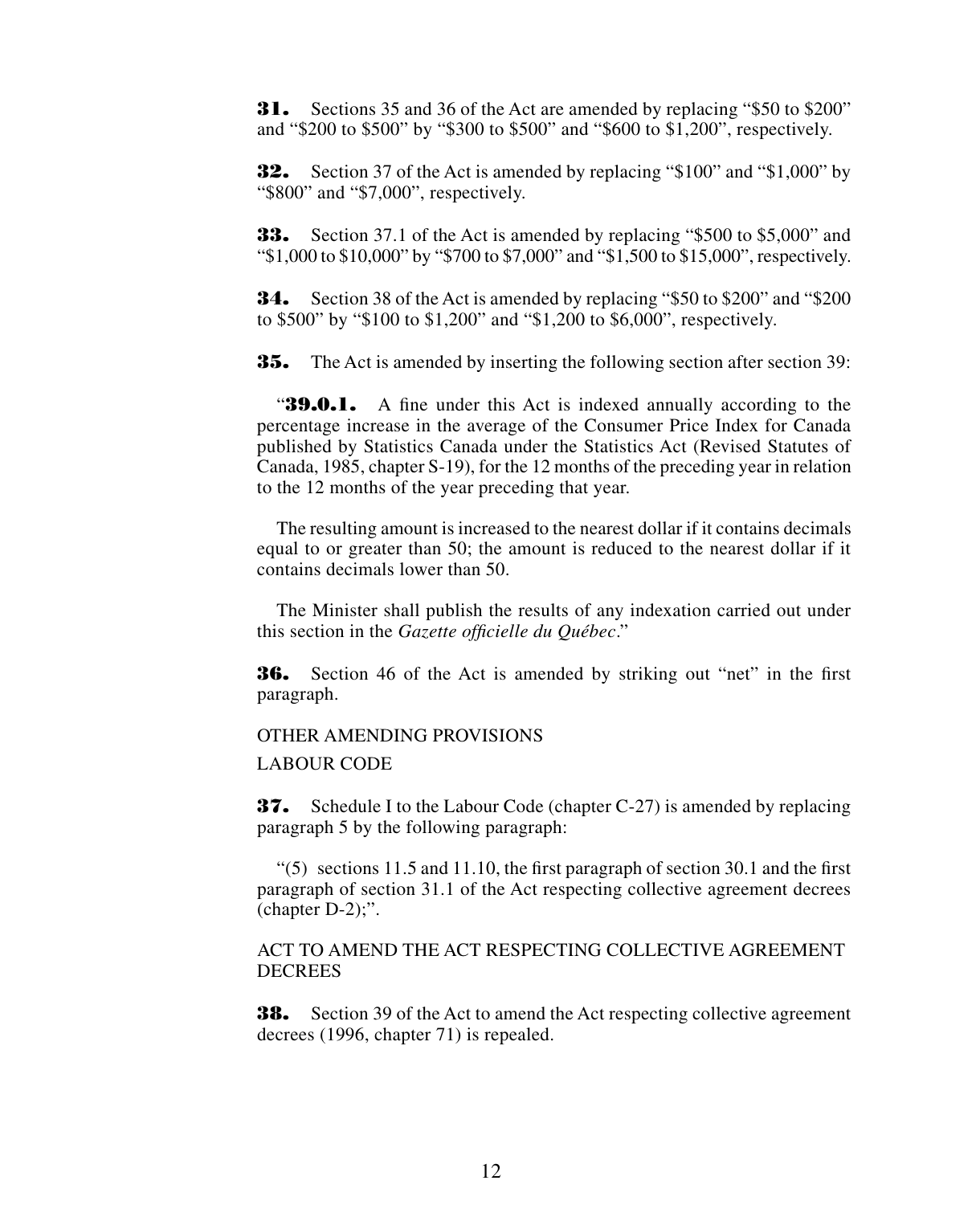#### DECREE RESPECTING HAIRDRESSERS IN THE OUTAOUAIS REGION

39. The Decree respecting hairdressers in the Outaouais region (chapter D-2, r. 4) and all the regulations made under that decree are repealed.

#### TRANSITIONAL AND FINAL PROVISIONS

40. This Act applies to any application for amendment to a decree submitted to the Minister before (*insert the date of assent to this Act*).

41. Section 11.10 of the Act respecting collective agreement decrees (chapter D-2), as enacted by section 14, does not apply to proceedings before a court of law instituted before (*insert the date of assent to this Act*).

42. Sections 11.3 to 11.9 of the Act respecting collective agreement decrees, as they read on (*insert the date that precedes the date of assent to this Act*), continue to apply to an arbitration in progress on that date.

43. A regulation made under any of subparagraphs *g*, *h*, *i*, *l*, *n* and *o* of the second paragraph of section 22 of the Act respecting collective agreement decrees, as they read on (*insert the date that precedes the date of assent to this Act*), is deemed to have been made under the corresponding provision of section 18 or 22.2 of that Act, as amended and enacted by sections 16 and 22, respectively.

44. Until the coming into force of an order provided for in paragraph 2 or 4 of section 22.2 of the Act respecting collective agreement decrees, as enacted by section 22, the maximum percentage of the contribution that may be required is 1/2% of the remuneration of an employee and 1/2% of the pay-list of a professional employer.

45. This Act comes into force on (*insert the date of assent to this Act*), except for section 22 as regards section 22.3 of the Act respecting collective agreement decrees, which comes into force on (*insert the date that is six months after the date of assent to this Act*).